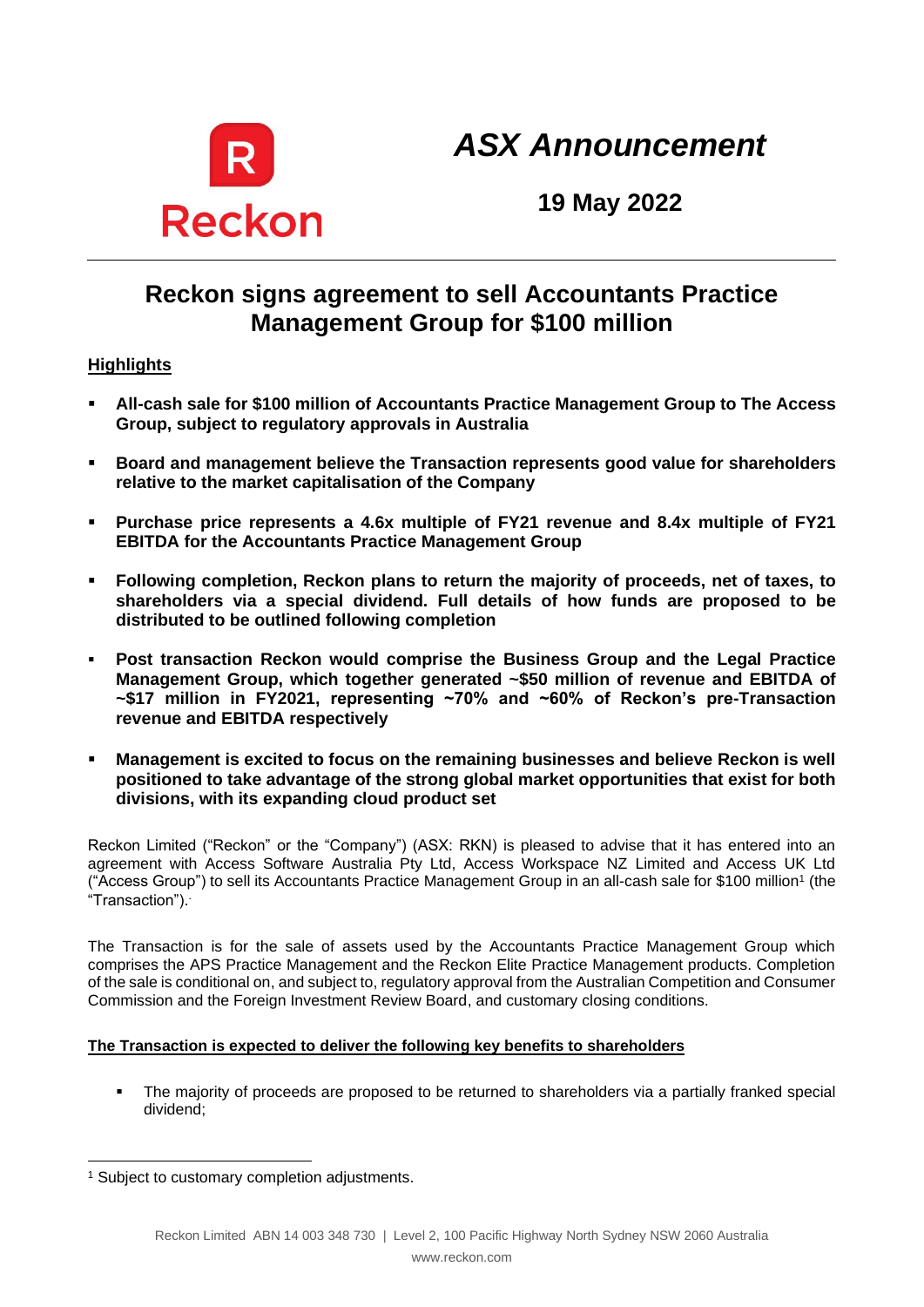

- Reckon proposes to repay a portion of outstanding debt, and as such would strengthen its balance sheet; and
- following the Transaction, Reckon would be a focused, cloud-based business with exposure to highgrowth markets in Australia and the United States that delivered ~\$50 million in revenue and EBITDA of \$17 million in FY2021.

The Transaction is expected to complete within the next three months.

The Transaction follows the sale of the Company's ReckonDocs business, which was part of the Accountant Practice Management Group, for \$13 million in 2021 (refer ASX announcement: 16 February 2021).

## **Management commentary**

## **Reckon Group CEO, Mr Sam Allert said**:

"*The sale agreement with Access Group represents a compelling offer, which we believe is in the best interests of our shareholders. The transaction unlocks significant value for shareholders.* 

*Reckon will be in a stronger position to focus on and invest in the growth and development of the Business and Legal Groups, should the transaction complete. These divisions represented approximately 70% of the Company's revenue and 60% of the Company's EBITDA prior to this Transaction and we believe have significant upside.* 

*This transaction would allow us to focus on our remaining business divisions. We plan to build on our 114,000 cloud users, to expand our suite of accounting and payroll cloud solutions and continue to help small businesses turn ambition into accomplishment, as well as pursue our practice management opportunities in the global legal market.*

*Proceeds from the sale will allow the company to reward shareholders with a special dividend.* 

*We look forward to working with Access to ensure a smooth transition for customers and employees."*

#### **Reckon's focus upon completion of the Transaction**

Upon completion of the sale of its Accountants Practice Management Group, Reckon's operations would comprise its Business Group, which provides accounting and payroll software for small to large sized businesses and personal wealth management solutions, and its Legal Practice Management Group that focuses on practice management and workflow solutions to law firms in the USA.

The Business Group has recently achieved strong growth in cloud-based subscription revenue and has a user base of over 114,000 cloud users. Reckon believes that its continued investment in product development and the introduction of new, unique cloud-based offerings will grow customer numbers, ensure continued high retention rates and drive earnings.

Reckon's Legal Practice Management Group is primarily focused on the sale and development of cloud practice management products for law firms globally. The group is headquartered in the USA, which represents a large market opportunity, and has operations in the United Kingdom, with resellers in other geographies.